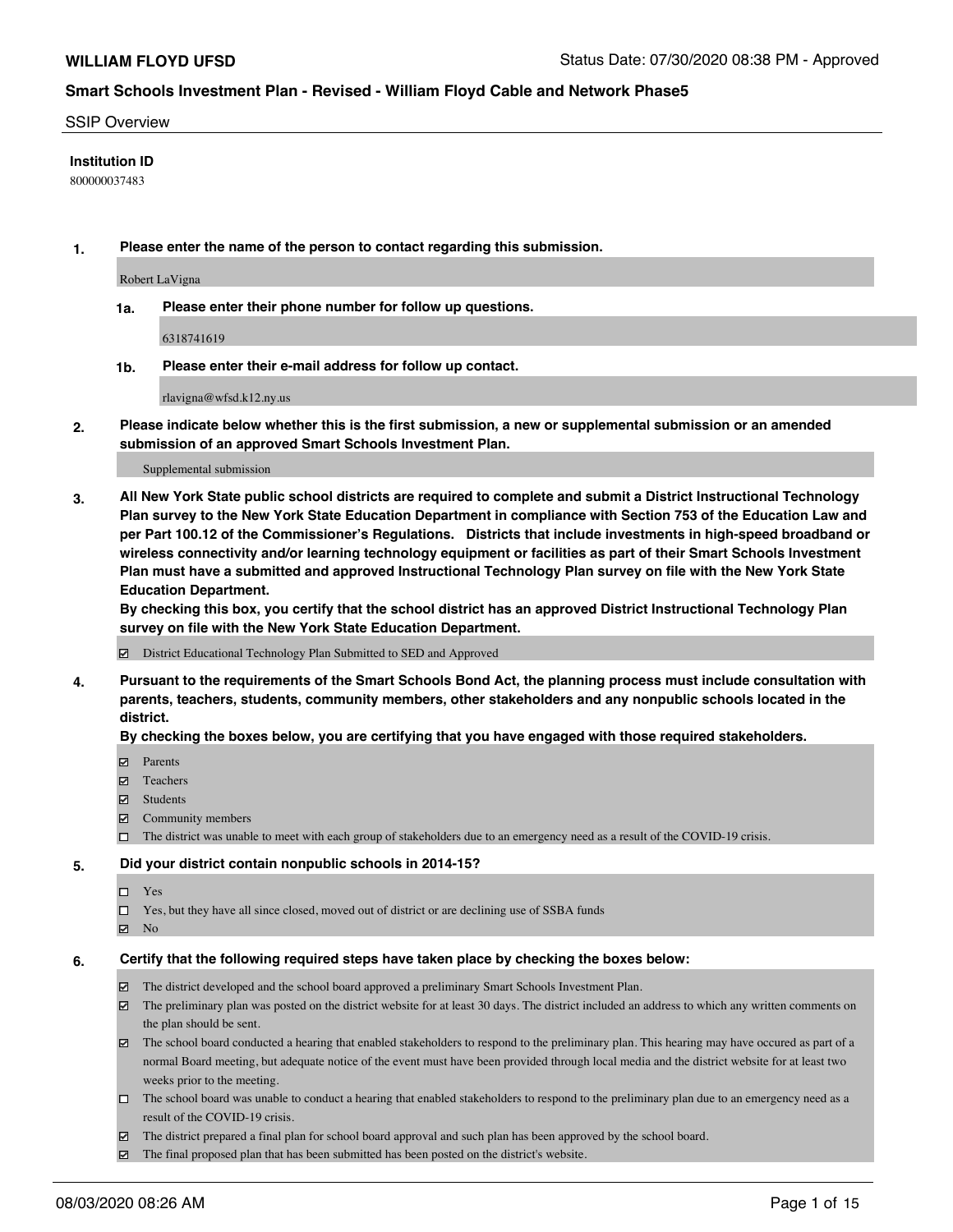SSIP Overview

**6a. Please upload the proposed Smart Schools Investment Plan (SSIP) that was posted on the district's website, along with any supporting materials. Note that this should be different than your recently submitted Educational Technology Survey. The Final SSIP, as approved by the School Board, should also be posted on the website and remain there during the course of the projects contained therein.**

SSIP5.pdf

**6b. Enter the webpage address where the final Smart Schools Investment Plan is posted. The Plan should remain posted for the life of the included projects.**

https://resources.finalsite.net/images/v1585752636/wfsdk12nyus/mg0bgvrvthgdrz4l7xan/SSIP-5.pdf

**7. Please enter an estimate of the total number of students and staff that will benefit from this Smart Schools Investment Plan based on the cumulative projects submitted to date.**

9,400

**8. An LEA/School District may partner with one or more other LEA/School Districts to form a consortium to pool Smart Schools Bond Act funds for a project that meets all other Smart School Bond Act requirements. Each school district participating in the consortium will need to file an approved Smart Schools Investment Plan for the project and submit a signed Memorandum of Understanding that sets forth the details of the consortium including the roles of each respective district.**

 $\Box$  The district plans to participate in a consortium to partner with other school district(s) to implement a Smart Schools project.

#### **9. Please enter the name and 6-digit SED Code for each LEA/School District participating in the Consortium.**

| Partner LEA/District | <b>ISED BEDS Code</b> |
|----------------------|-----------------------|
| (No Response)        | (No Response)         |

#### **10. Please upload a signed Memorandum of Understanding with all of the participating Consortium partners.**

(No Response)

#### **11. Your district's Smart Schools Bond Act Allocation is:**

\$10,398,033

#### **12. Final 2014-15 BEDS Enrollment to calculate Nonpublic Sharing Requirement**

|            | <b>Public Enrollment</b> | Nonpublic Enrollment | <b>Total Enrollment</b> | l Nonpublic Percentage |
|------------|--------------------------|----------------------|-------------------------|------------------------|
| Enrollment | 8.653                    |                      | 8.653.00                | 0.00                   |

**13. This table compares each category budget total, as entered in that category's page, to the total expenditures listed in the category's expenditure table. Any discrepancies between the two must be resolved before submission.**

|                                          | Sub-Allocations | <b>Expenditure Totals</b> | Difference |
|------------------------------------------|-----------------|---------------------------|------------|
| <b>School Connectivity</b>               | 2,126,745.00    | 2,126,745.00              | 0.00       |
| Connectivity Projects for<br>Communities | 0.00            | 0.00                      | 0.00       |
| Classroom Technology                     | 0.00            | 0.00                      | 0.00       |
| Pre-Kindergarten Classrooms              | 0.00            | 0.00                      | 0.00       |
| Replace Transportable<br>Classrooms      | 0.00            | 0.00                      | 0.00       |
| <b>High-Tech Security Features</b>       | 0.00            | 0.00                      | 0.00       |
| Nonpublic Loan                           | 0.00            | 0.00                      | 0.00       |
| Totals:                                  |                 |                           |            |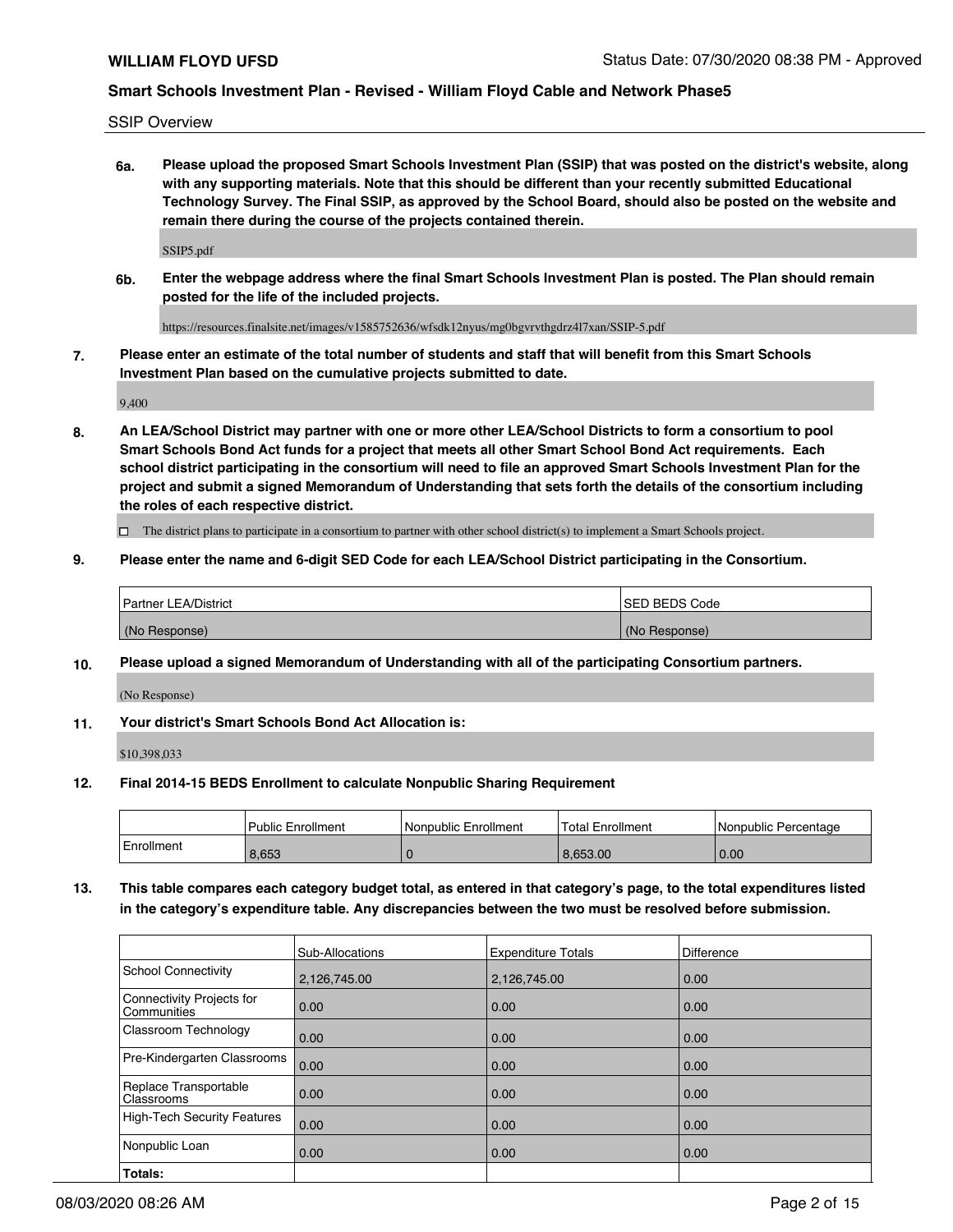SSIP Overview

| <b>Sub-Allocations</b> | Expenditure Totals | Difference |
|------------------------|--------------------|------------|
| 2,126,745              | 2,126,745          | 0          |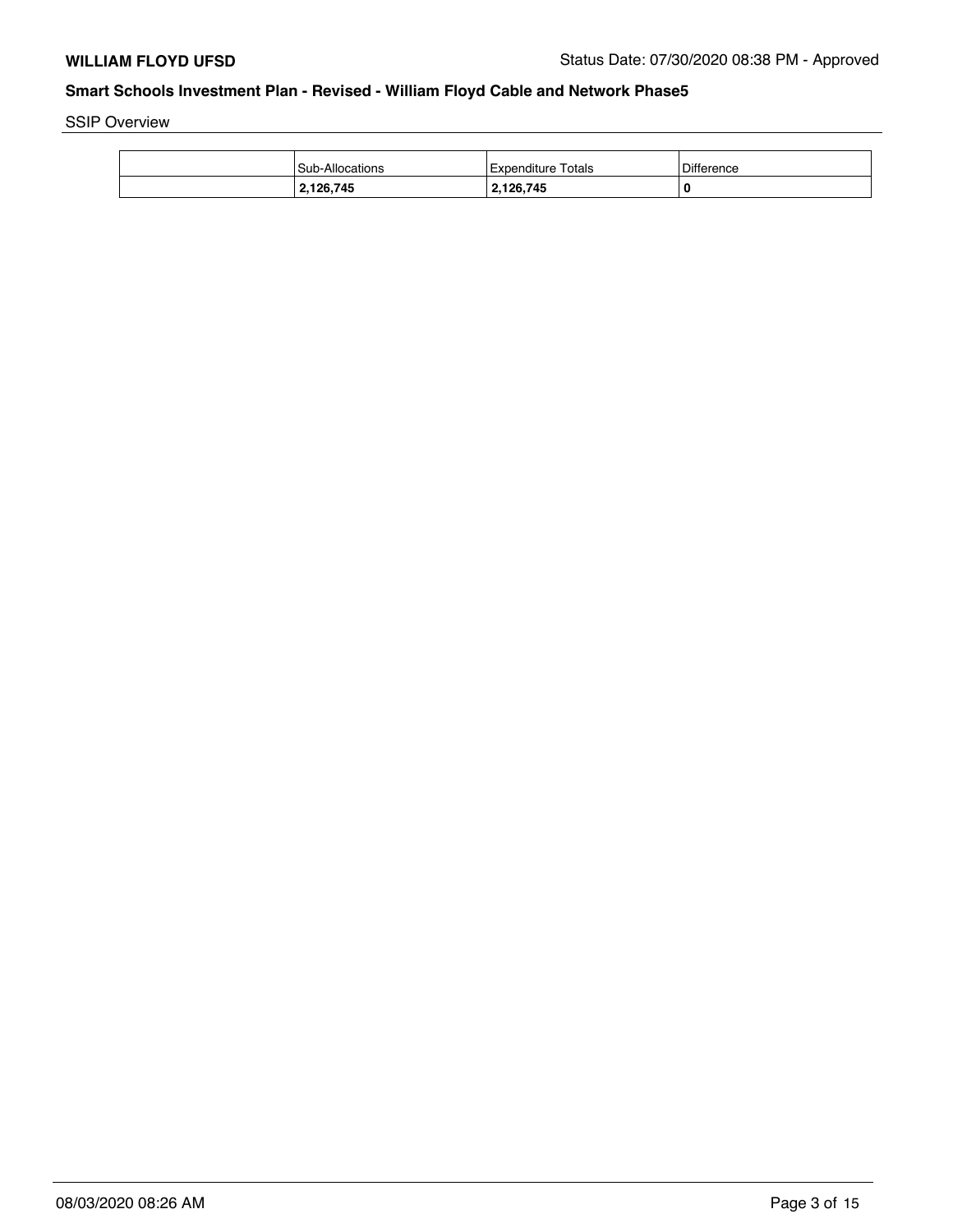School Connectivity

- **1. In order for students and faculty to receive the maximum benefit from the technology made available under the Smart Schools Bond Act, their school buildings must possess sufficient connectivity infrastructure to ensure that devices can be used during the school day. Smart Schools Investment Plans must demonstrate that:**
	- **• sufficient infrastructure that meets the Federal Communications Commission's 100 Mbps per 1,000 students standard currently exists in the buildings where new devices will be deployed, or**
	- **• is a planned use of a portion of Smart Schools Bond Act funds, or**
	- **• is under development through another funding source.**

**Smart Schools Bond Act funds used for technology infrastructure or classroom technology investments must increase the number of school buildings that meet or exceed the minimum speed standard of 100 Mbps per 1,000 students and staff within 12 months. This standard may be met on either a contracted 24/7 firm service or a "burstable" capability. If the standard is met under the burstable criteria, it must be:**

**1. Specifically codified in a service contract with a provider, and**

**2. Guaranteed to be available to all students and devices as needed, particularly during periods of high demand, such as computer-based testing (CBT) periods.**

**Please describe how your district already meets or is planning to meet this standard within 12 months of plan submission.**

The district expects to meet the speed requirements by August 2020.

**1a. If a district believes that it will be impossible to meet this standard within 12 months, it may apply for a waiver of this requirement, as described on the Smart Schools website. The waiver must be filed and approved by SED prior to submitting this survey.**

 $\Box$  By checking this box, you are certifying that the school district has an approved waiver of this requirement on file with the New York State Education Department.

**2. Connectivity Speed Calculator (Required). If the district currently meets the required speed, enter "Currently Met" in the last box: Expected Date When Required Speed Will be Met.**

|                  | l Number of<br>Students | Required Speed<br>l in Mbps | Current Speed in<br>Mbps | Expected Speed<br>to be Attained | <b>Expected Date</b><br>When Required |
|------------------|-------------------------|-----------------------------|--------------------------|----------------------------------|---------------------------------------|
|                  |                         |                             |                          |                                  | Within 12 Months 1Speed Will be Met   |
| Calculated Speed | 8.680                   | 868.00                      | 500                      | 2000                             | August 2020                           |

#### **3. Describe how you intend to use Smart Schools Bond Act funds for high-speed broadband and/or wireless connectivity projects in school buildings.**

To accomplish these long-term goals, the fifth phase of our Smart School Investment Plan will be focused on improving our network infrastructure by replacing copper and fiber optic cables and upgrade wiring closets used to service our district wide network. Our current cable and wiring closets are aging and have limitations that have been identified. Addressing these limitations will allow the district to increase the speed and resiliency of the network and tie in with prior smart school plans to ensure a successful implementation.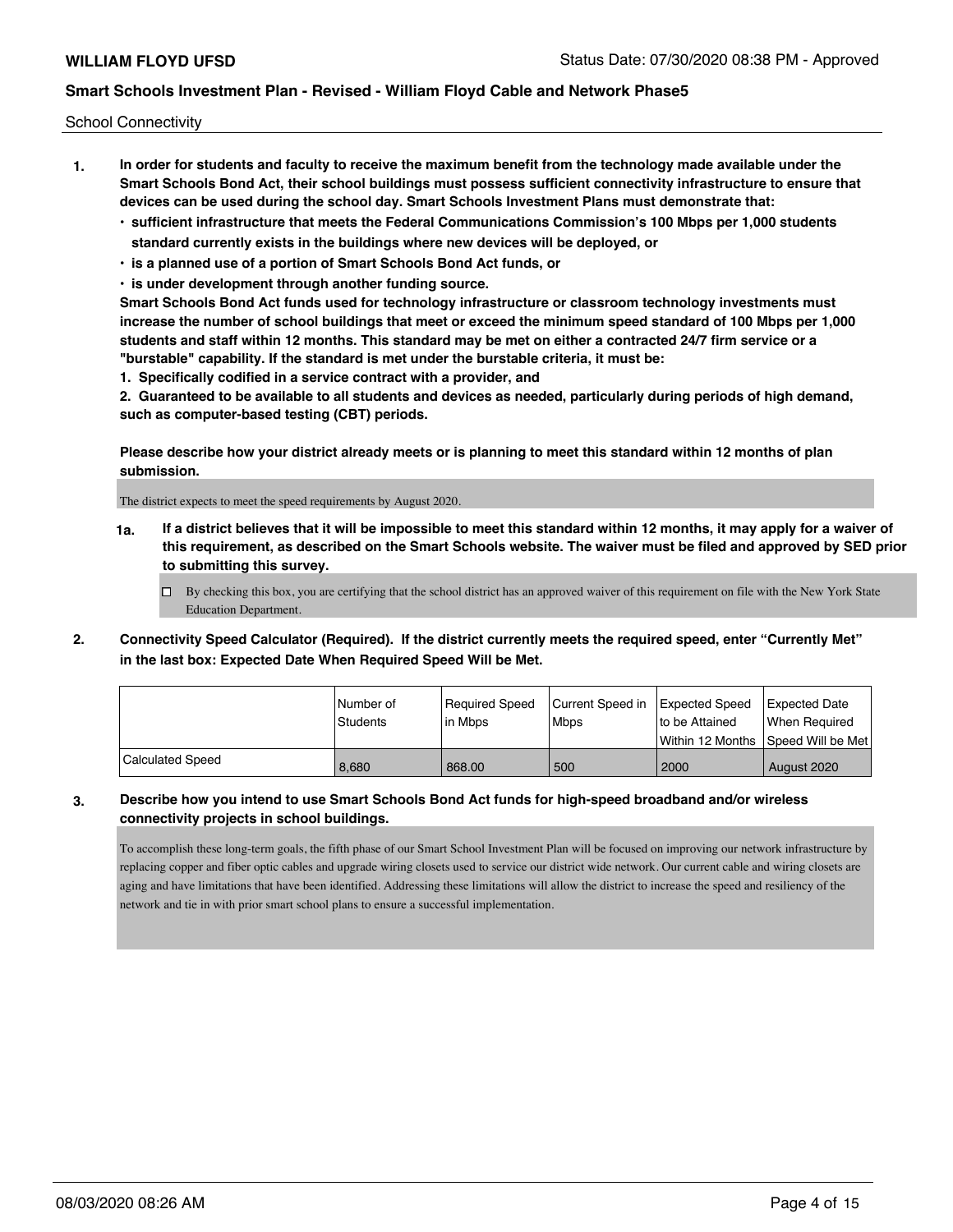School Connectivity

**4. Describe the linkage between the district's District Instructional Technology Plan and how the proposed projects will improve teaching and learning. (There should be a link between your response to this question and your responses to Question 1 in Section IV - NYSED Initiatives Alignment: "Explain how the district use of instructional technology will serve as a part of a comprehensive and sustained effort to support rigorous academic standards attainment and performance improvement for students."** 

#### **Your answer should also align with your answers to the questions in Section II - Strategic Technology Planning and the associated Action Steps in Section III - Action Plan.)**

The William Floyd School District is committed to providing all of our students with high quality education. It is our mission to achieve a learnercentered, nurturing, safe environment that empowers students and teachers with the ability and desire to thrive as life-long learners. To achieve this requires a commitment to and investment in the technologies essential to create safer and more productive schools. We intend to take full advantage of this incredible opportunity of Smart Schools to reinvest in long term infrastructure improvements and reinvent our approach to instruction. Our long term strategy to this goal is multifaceted:

- Rebuild our technology infrastructure to future proof our network capacity.
- Improve and integrate our security and communication systems to ensure the safety of our students and staff.
- Increase our teachers' aptitude for the integration of technology to improve student engagement and achievement.
- Improve our students' access to technology to provide them with expansive opportunities and prepare them for their future.

• Develop classroom spaces that foster collaboration and critical thinking to build life-long learners passionate about the quest for knowledge. Our district plans to use digital connectively and technology to improve teaching and learning, we are focusing on the instructional goals of a learner centered clalsrooms.We intend to continue to leverage technology to increase student engagement, facilitate collaboration between students and as well as support data collection to drive differentiated instructional practices. At William Floyd student engagement and collaboration in the classroom are facilitated by interactive technologies such as Google Apps for education, student response systems, interactive whiteboards, STEM software, Moodle,and on-line tools like graphing calculators and textbook resources. Teachers collect formative assessment data efficiently through student response systems as well as software such as NWEA and AIMSweb to support their instructional decisions around differentiation. Teachers use programs like RazKids to continue reading engagement over the summer while children are not in school. Students at the high school level also use blended learning software such as Engenuity for credit recovery. Our long term technology plan is to continue to focus on how technology can improve instructional engagement, facilitate collaboration, and support data driven instruction to ensure that we achieve our mission of a learnercentered, nurturing, safe environment that empowers students and teachers with the ability and desire to thrive as life-long learners. The fifth phase of our Smart School Investment Plan will be focused on improving our network infrastructure by replacing copper and fiber optic

cables and upgrade wiring closets used to service our district wide network. Our current cable and wiring closets are aging and have limitations that have been identified. Addressing these limitations will allow the district to increase the speed and resiliency of the network and tie in with prior smart school plans to ensure a successful implementation.

This upgrade to our network will provide the backbone to facilitate more access to higher download speeds as well as increase the number of simultaneous users working at the same speed. It is our goal to build a secure, robust infrastructure that supports new initiatives and provides us with room to expand our digital and blended learning opportunities for our students.

## **5. If the district wishes to have students and staff access the Internet from wireless devices within the school building, or in close proximity to it, it must first ensure that it has a robust Wi-Fi network in place that has sufficient bandwidth to meet user demand.**

#### **Please describe how you have quantified this demand and how you plan to meet this demand.**

The district applied for eRate category 2 funding in the 2015-16 school year to enable the upgrade and refresh of the district wide wireless system. Using these funds along with district general funds the district upgraded the wireless hardware and install a system that allows all users to access the wireless network.

**6. Smart Schools plans with any expenditures in the School Connectivity category require a project number from the Office of Facilities Planning. Districts must submit an SSBA LOI and receive project numbers prior to submitting the SSIP. As indicated on the LOI, some projects may be eligible for a streamlined review and will not require a building permit.**

**Please indicate on a separate row each project number given to you by the Office of Facilities Planning.**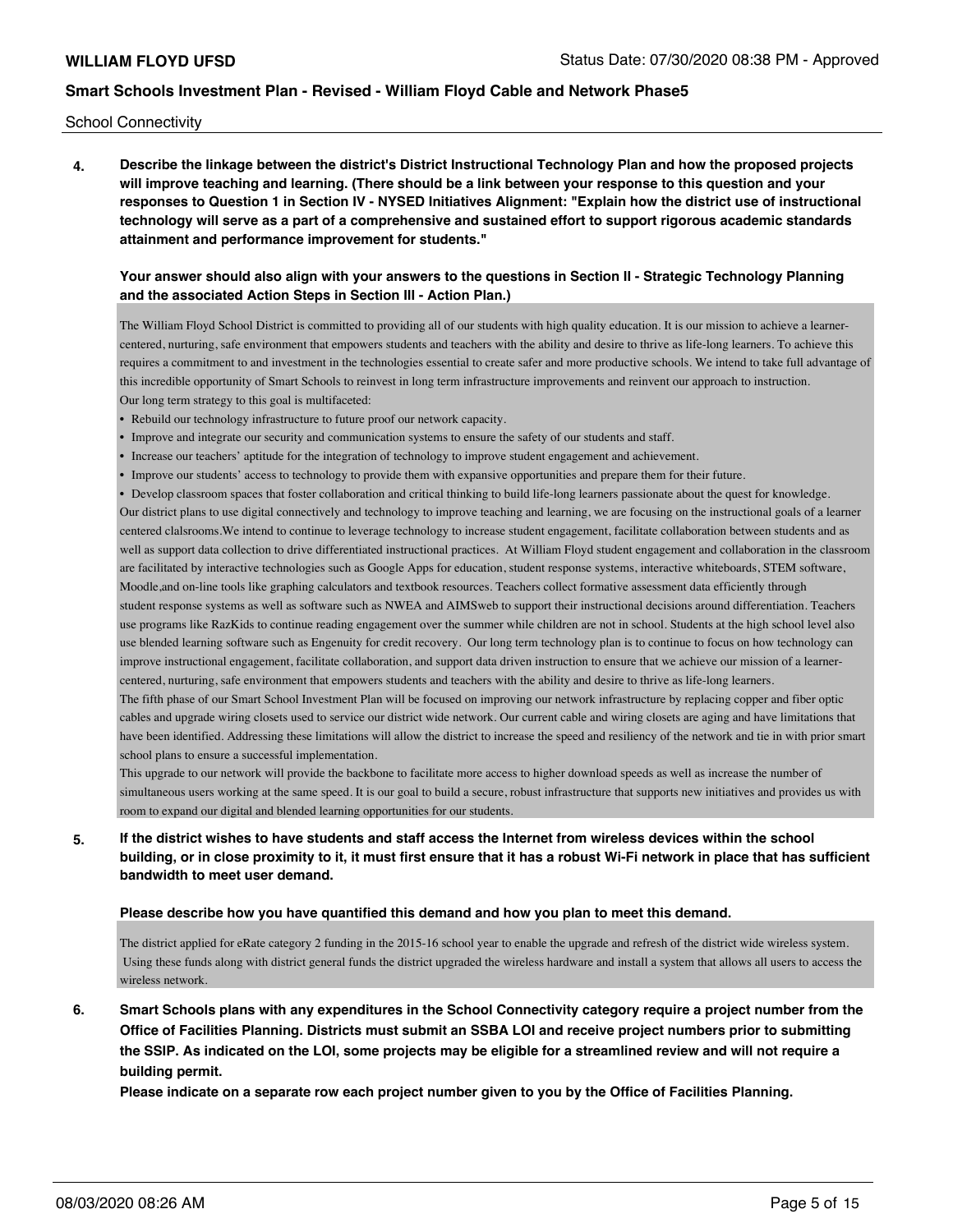#### School Connectivity

| Project Number        |  |
|-----------------------|--|
|                       |  |
| 58-02-32-03-7-999-010 |  |
|                       |  |

**7. Certain high-tech security and connectivity infrastructure projects may be eligible for an expedited review process as determined by the Office of Facilities Planning.**

#### **Was your project deemed eligible for streamlined review?**

No

#### **8. Include the name and license number of the architect or engineer of record.**

| Name             | License Number |
|------------------|----------------|
| <b>TetraTech</b> | 16549          |

## **9. Public Expenditures – Loanable (Counts toward the nonpublic loan calculation)**

| Select the allowable expenditure type.      | <b>PUBLIC</b> Items to be  | Quantity  | Cost Per Item    | <b>Total Cost</b> |
|---------------------------------------------|----------------------------|-----------|------------------|-------------------|
| Repeat to add another item under each type. | Purchased<br>(No Response) | (No       |                  | 0.00              |
| (No Response)                               |                            | Response) | (No<br>Response) |                   |
|                                             |                            | ' O       | 0.00             |                   |

#### **10. Public Expenditures – Non-Loanable (Does not count toward nonpublic loan calculation)**

| Select the allowable expenditure<br>type.<br>Repeat to add another item under<br>each type. | <b>PUBLIC</b> Items to be purchased                  | Quantity       | Cost per Item | <b>Total Cost</b> |
|---------------------------------------------------------------------------------------------|------------------------------------------------------|----------------|---------------|-------------------|
| Network/Access Costs                                                                        | Cisco 9300 8 x 10GE Network Module                   | 49             | 1,403.00      | 68,747.00         |
| Network/Access Costs                                                                        | <b>Tripp Lite Rack Enclosure</b>                     | 58             | 958.00        | 55,564.00         |
| Network/Access Costs                                                                        | APC SMART UPS RT 15KVA RM<br>208V                    | $\overline{2}$ | 11,618.00     | 23,236.00         |
| <b>Network/Access Costs</b>                                                                 | <b>Tripp Lite PDU Basic</b>                          | 118            | 67.00         | 7,906.00          |
| <b>Connections/Components</b>                                                               | Cableing                                             |                | 1,400,000.00  | 1,400,000.00      |
| Network/Access Costs                                                                        | APC SMART-UPS SRT 96V 3KVA RM<br><b>BATT</b>         | 10             | 1,046.00      | 10,460.00         |
| <b>Connections/Components</b>                                                               | Cisco 50CM Type 1 Stacking Cable                     | 49             | 55.00         | 2,695.00          |
| <b>Network/Access Costs</b>                                                                 | APC SMARTUPS SRT 8KVA<br>W/10KVA RM BAT              | 1              | 1,197.00      | 1,197.00          |
| Network/Access Costs                                                                        | APC SMART UPS RT192V RM<br><b>BATTERY PK</b>         | $\overline{2}$ | 2,867.00      | 5,734.00          |
| <b>Network/Access Costs</b>                                                                 | Cisco Catalyst 9300 48 port PoE+,<br>K <sub>12</sub> | 49             | 5,539.00      | 271,411.00        |
| Network/Access Costs                                                                        | APC SMART UPS SRT 72V 2.2KVA<br><b>RM BATT</b>       | $\overline{4}$ | 681.00        | 2,724.00          |
| <b>Professional Services</b>                                                                | <b>Architect Fees</b>                                | 1              | 125,000.00    | 125,000.00        |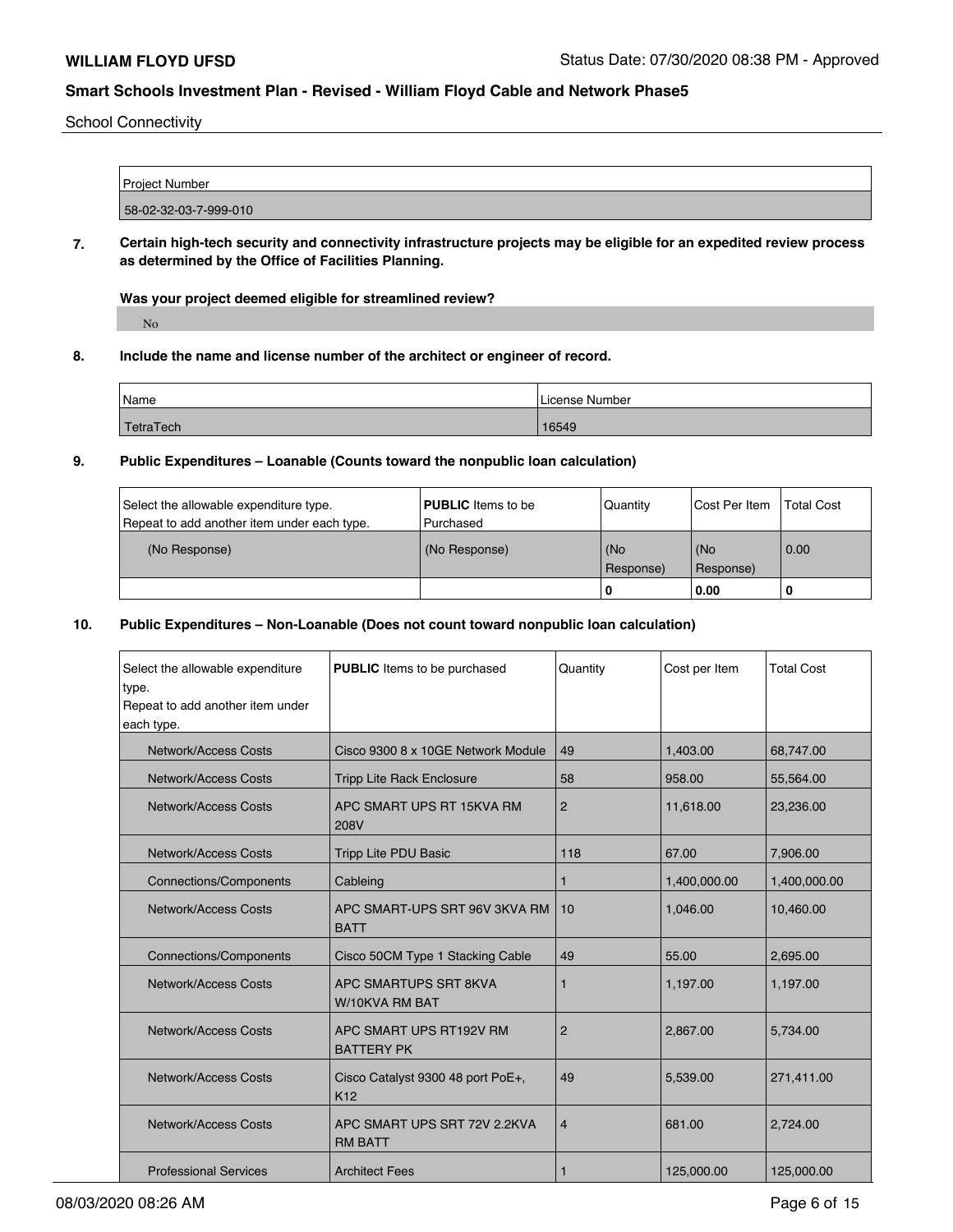School Connectivity

| Select the allowable expenditure | <b>PUBLIC</b> Items to be purchased                     | Quantity       | Cost per Item | <b>Total Cost</b> |
|----------------------------------|---------------------------------------------------------|----------------|---------------|-------------------|
| type.                            |                                                         |                |               |                   |
| Repeat to add another item under |                                                         |                |               |                   |
| each type.                       |                                                         |                |               |                   |
| Network/Access Costs             | APC SMART-UPS SRT 8KVA RM<br>W/5KVA TF                  |                | 5,967.00      | 5,967.00          |
| <b>Network/Access Costs</b>      | Cisco C9300 Network Advantage, 48 -<br>port license K12 | 49             | 1,430.00      | 70,070.00         |
| Network/Access Costs             | APC SMART-UPS SRT 6KVA RM<br>W/5KVA TF                  | 6              | 5,067.00      | 30,402.00         |
| Network/Access Costs             | APC SMART-UPS SRT 10KVA RM<br>2X5KVA TF                 | 1              | 7,903.00      | 7,903.00          |
| Network/Access Costs             | APC SMART-UPS SRT 2200VA RM<br><b>W/CARD</b>            | $\overline{7}$ | 1,759.00      | 12,313.00         |
| Network/Access Costs             | APC SMART-UPS SRT 3000VA RM<br>120V                     | 9              | 2,824.00      | 25,416.00         |
|                                  |                                                         | 417            | 1,575,381.00  | 2,126,745         |

## **11. Final 2014-15 BEDS Enrollment to calculate Nonpublic Sharing Requirement (no changes allowed.)**

|            | Public Enrollment | Nonpublic Enrollment | <b>Total Enrollment</b> | l Nonpublic Percentage |
|------------|-------------------|----------------------|-------------------------|------------------------|
| Enrollment | 8,653             |                      | 8.653.00                | 0.00                   |

#### **12. Total Public Budget - Loanable (Counts toward the nonpublic loan calculation)**

|                                               | l Public Allocations | <b>Estimated Nonpublic Loan</b><br>Amount | <b>Estimated Total Sub-Allocations</b> |
|-----------------------------------------------|----------------------|-------------------------------------------|----------------------------------------|
| Network/Access Costs                          | (No Response)        | 0.00                                      | 0.00                                   |
| School Internal Connections and<br>Components | (No Response)        | 0.00                                      | 0.00                                   |
| Other                                         | (No Response)        | 0.00                                      | 0.00                                   |
| Totals:                                       | 0.00                 | 0                                         | 0                                      |

#### **13. Total Public Budget – Non-Loanable (Does not count toward the nonpublic loan calculation)**

|                                            | Sub-          |
|--------------------------------------------|---------------|
|                                            | Allocation    |
| Network/Access Costs                       | 599,050.00    |
| Outside Plant Costs                        | (No Response) |
| School Internal Connections and Components | 1,402,695.00  |
| <b>Professional Services</b>               | 125,000.00    |
| Testing                                    | (No Response) |
| <b>Other Upfront Costs</b>                 | (No Response) |
| <b>Other Costs</b>                         | (No Response) |
| Totals:                                    | 2,126,745.00  |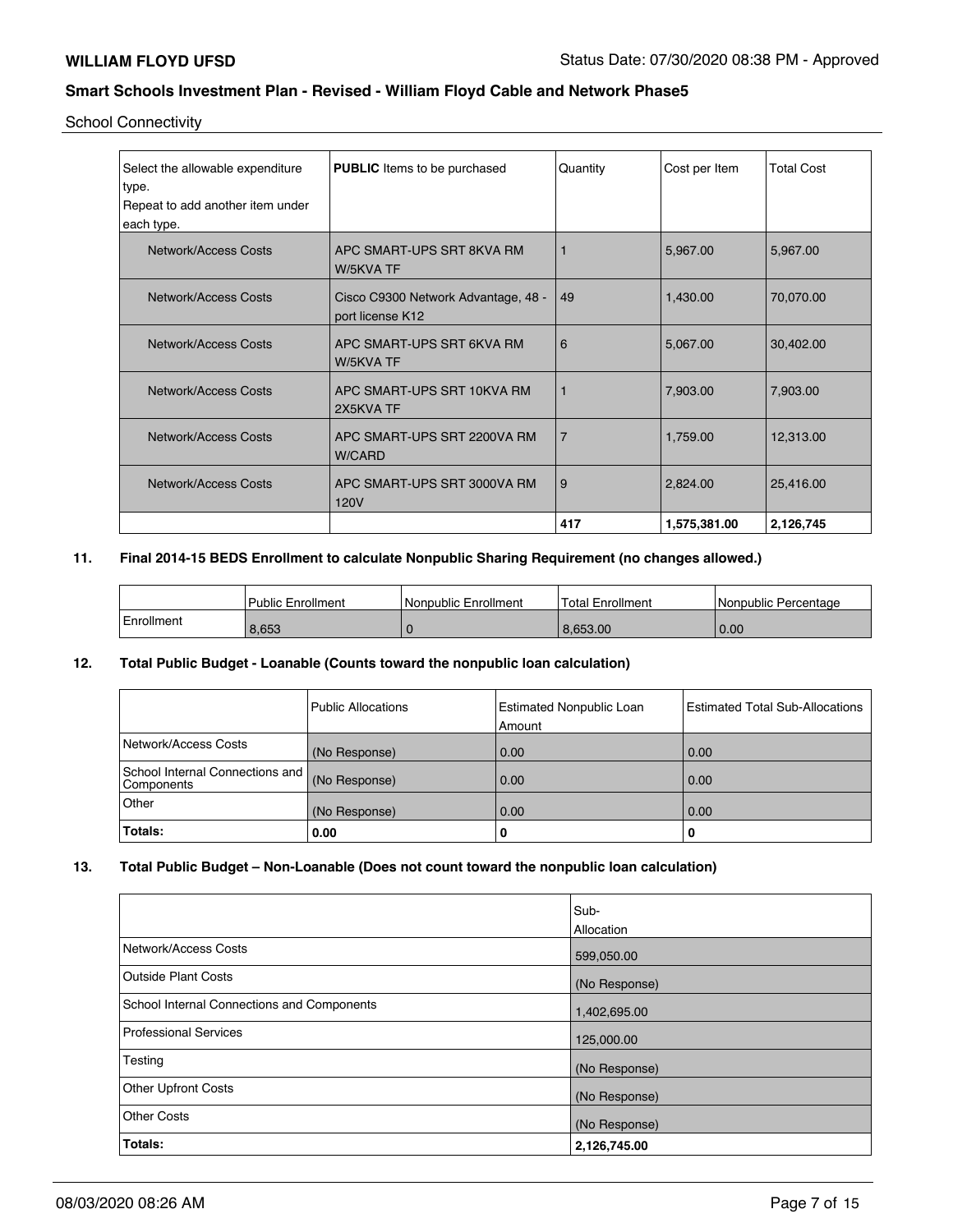School Connectivity

# **14. School Connectivity Totals**

| Totals:                  | 2,126,745             |
|--------------------------|-----------------------|
| Total Non-Ioanable Items | 2,126,745.00          |
| Total Loanable Items     | 0.00                  |
|                          | Total Sub-Allocations |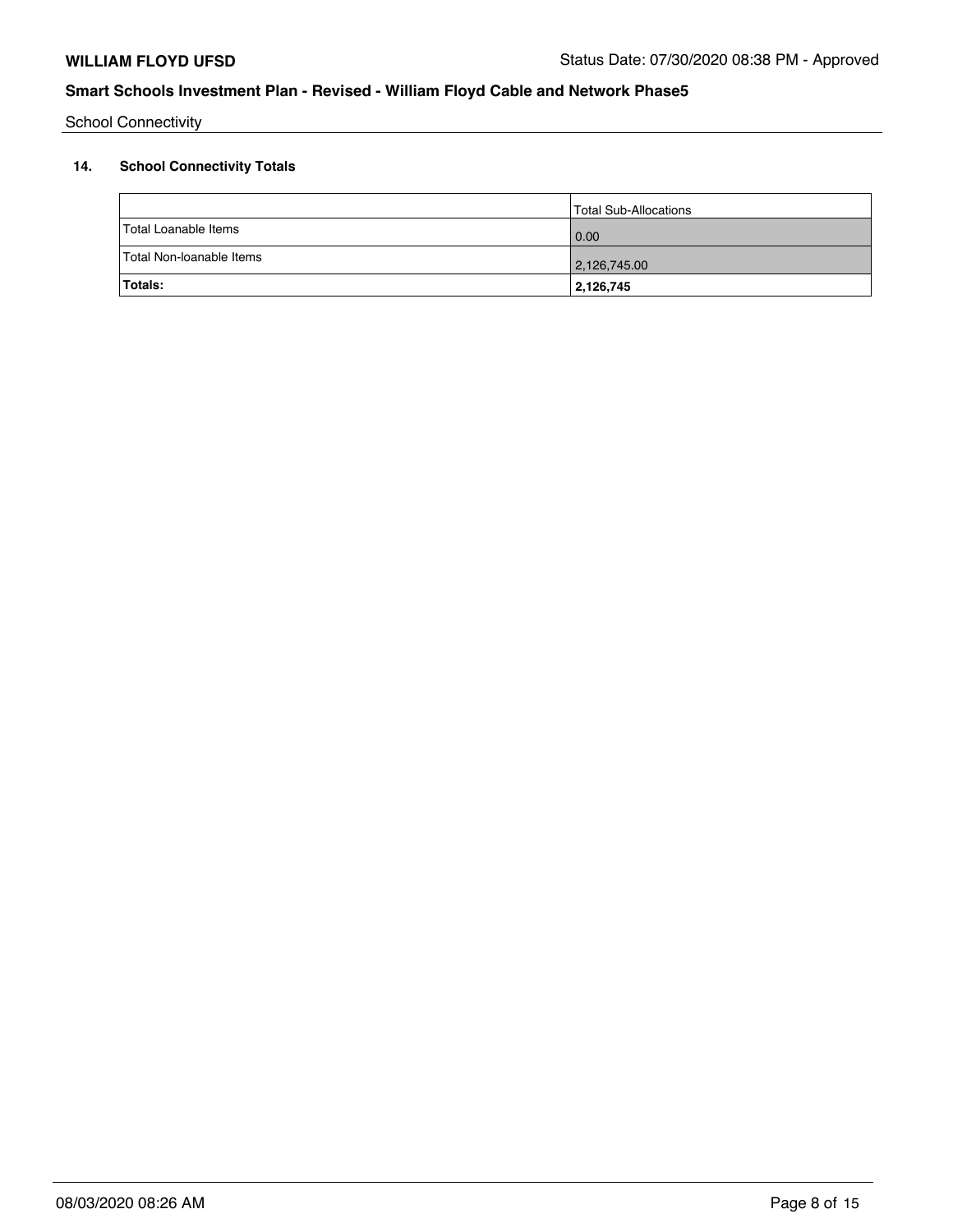Community Connectivity (Broadband and Wireless)

**1. Describe how you intend to use Smart Schools Bond Act funds for high-speed broadband and/or wireless connectivity projects in the community.**

(No Response)

**2. Please describe how the proposed project(s) will promote student achievement and increase student and/or staff access to the Internet in a manner that enhances student learning and/or instruction outside of the school day and/or school building.**

(No Response)

**3. Community connectivity projects must comply with all the necessary local building codes and regulations (building and related permits are not required prior to plan submission).**

 $\Box$  I certify that we will comply with all the necessary local building codes and regulations.

**4. Please describe the physical location of the proposed investment.**

(No Response)

**5. Please provide the initial list of partners participating in the Community Connectivity Broadband Project, along with their Federal Tax Identification (Employer Identification) number.**

| <b>Project Partners</b> | l Federal ID # |
|-------------------------|----------------|
| (No Response)           | (No Response)  |

**6. Please detail the type, quantity, per unit cost and total cost of the eligible items under each sub-category.**

| Select the allowable expenditure | Item to be purchased | Quantity      | Cost per Item | <b>Total Cost</b> |
|----------------------------------|----------------------|---------------|---------------|-------------------|
| type.                            |                      |               |               |                   |
| Repeat to add another item under |                      |               |               |                   |
| each type.                       |                      |               |               |                   |
| (No Response)                    | (No Response)        | (No Response) | (No Response) | 0.00              |
|                                  |                      | o             | 0.00          | 0                 |

**7. If you are submitting an allocation for Community Connectivity, complete this table.**

**Note that the calculated Total at the bottom of the table must equal the Total allocation for this category that you entered in the SSIP Overview overall budget.**

|                                    | Sub-Allocation |
|------------------------------------|----------------|
| Network/Access Costs               | (No Response)  |
| Outside Plant Costs                | (No Response)  |
| <b>Tower Costs</b>                 | (No Response)  |
| <b>Customer Premises Equipment</b> | (No Response)  |
| <b>Professional Services</b>       | (No Response)  |
| Testing                            | (No Response)  |
| <b>Other Upfront Costs</b>         | (No Response)  |
| <b>Other Costs</b>                 | (No Response)  |
| Totals:                            | 0.00           |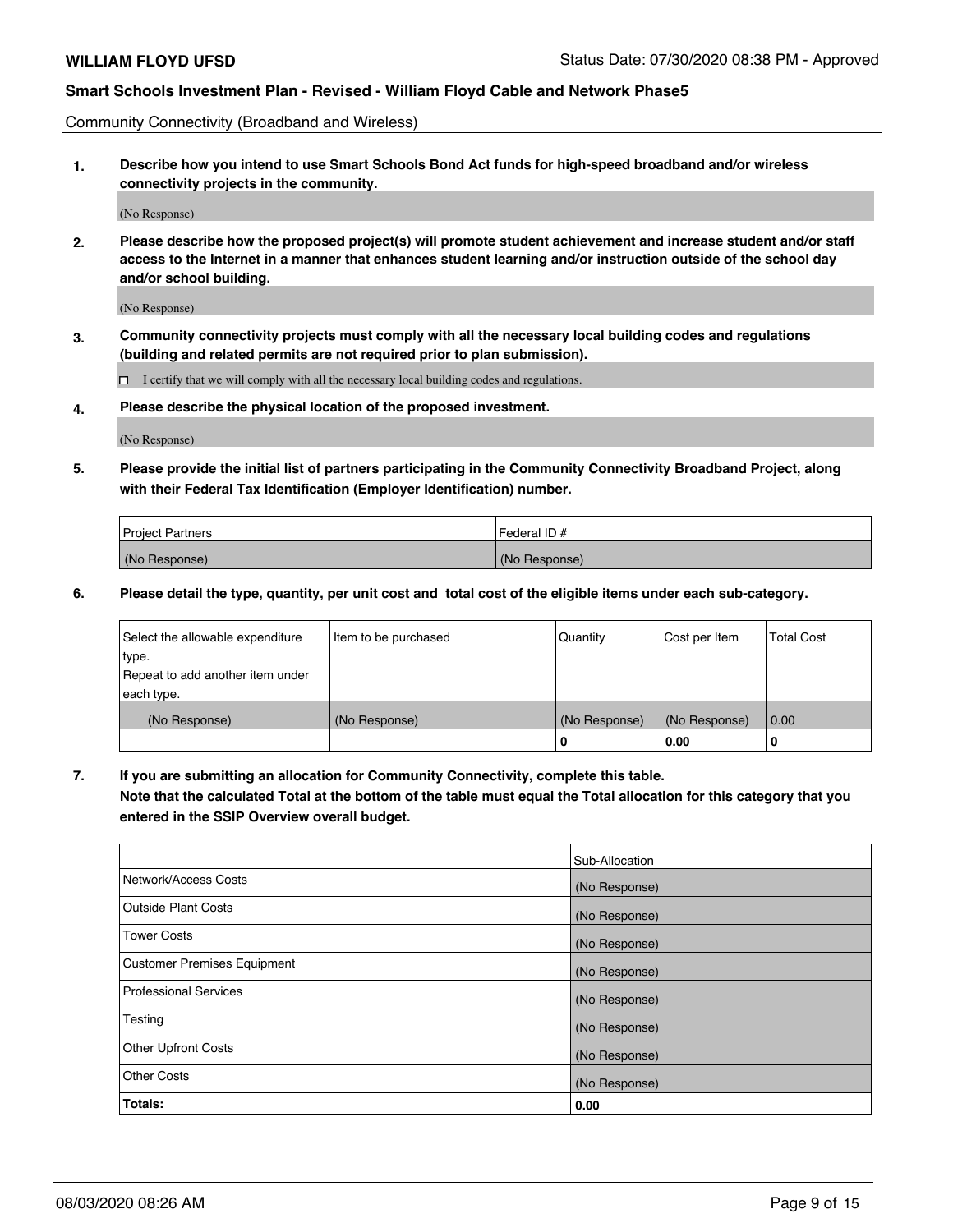#### Classroom Learning Technology

**1. In order for students and faculty to receive the maximum benefit from the technology made available under the Smart Schools Bond Act, their school buildings must possess sufficient connectivity infrastructure to ensure that devices can be used during the school day. Smart Schools Investment Plans must demonstrate that sufficient infrastructure that meets the Federal Communications Commission's 100 Mbps per 1,000 students standard currently exists in the buildings where new devices will be deployed, or is a planned use of a portion of Smart Schools Bond Act funds, or is under development through another funding source. Smart Schools Bond Act funds used for technology infrastructure or classroom technology investments must increase the number of school buildings that meet or exceed the minimum speed standard of 100 Mbps per 1,000 students and staff within 12 months. This standard may be met on either a contracted 24/7 firm service or a "burstable" capability. If the standard is met under the burstable criteria, it must be:**

**1. Specifically codified in a service contract with a provider, and**

**2. Guaranteed to be available to all students and devices as needed, particularly during periods of high demand, such as computer-based testing (CBT) periods.**

**Please describe how your district already meets or is planning to meet this standard within 12 months of plan submission.**

(No Response)

- **1a. If a district believes that it will be impossible to meet this standard within 12 months, it may apply for a waiver of this requirement, as described on the Smart Schools website. The waiver must be filed and approved by SED prior to submitting this survey.**
	- By checking this box, you are certifying that the school district has an approved waiver of this requirement on file with the New York State Education Department.
- **2. Connectivity Speed Calculator (Required). If the district currently meets the required speed, enter "Currently Met" in the last box: Expected Date When Required Speed Will be Met.**

|                  | l Number of   | Required Speed | Current Speed in | <b>Expected Speed</b> | <b>Expected Date</b>                |
|------------------|---------------|----------------|------------------|-----------------------|-------------------------------------|
|                  | Students      | l in Mbps      | l Mbps           | to be Attained        | When Required                       |
|                  |               |                |                  |                       | Within 12 Months  Speed Will be Met |
| Calculated Speed | (No Response) | 0.00           | (No Response)    | (No Response)         | (No Response)                       |

**3. If the district wishes to have students and staff access the Internet from wireless devices within the school building, or in close proximity to it, it must first ensure that it has a robust Wi-Fi network in place that has sufficient bandwidth to meet user demand.**

**Please describe how you have quantified this demand and how you plan to meet this demand.**

(No Response)

**4. All New York State public school districts are required to complete and submit an Instructional Technology Plan survey to the New York State Education Department in compliance with Section 753 of the Education Law and per Part 100.12 of the Commissioner's Regulations.**

**Districts that include educational technology purchases as part of their Smart Schools Investment Plan must have a submitted and approved Instructional Technology Plan survey on file with the New York State Education Department.**

- By checking this box, you are certifying that the school district has an approved Instructional Technology Plan survey on file with the New York State Education Department.
- **5. Describe the devices you intend to purchase and their compatibility with existing or planned platforms or systems. Specifically address the adequacy of each facility's electrical, HVAC and other infrastructure necessary to install and support the operation of the planned technology.**

(No Response)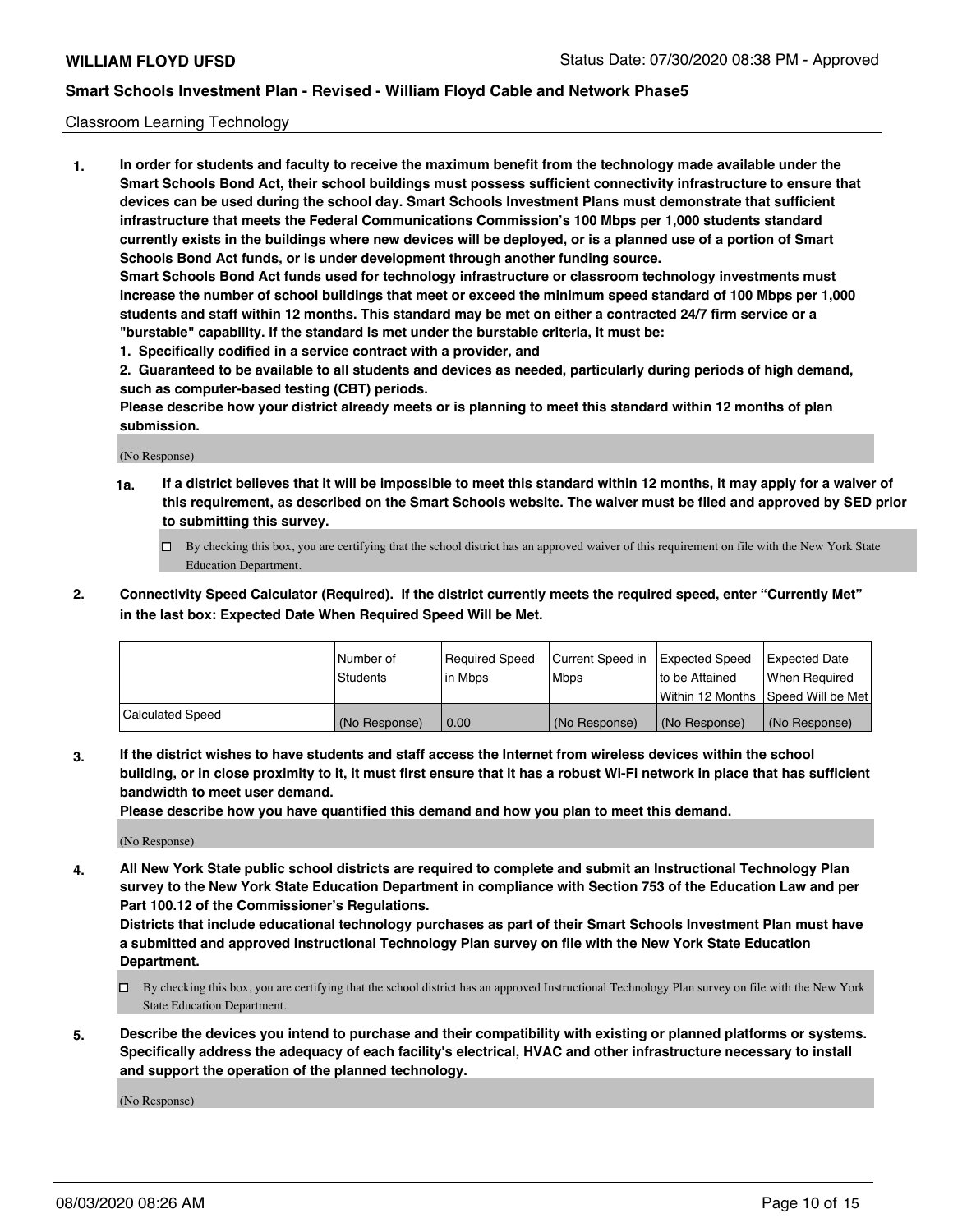#### Classroom Learning Technology

- **6. Describe how the proposed technology purchases will:**
	- **> enhance differentiated instruction;**
	- **> expand student learning inside and outside the classroom;**
	- **> benefit students with disabilities and English language learners; and**
	- **> contribute to the reduction of other learning gaps that have been identified within the district.**

**The expectation is that districts will place a priority on addressing the needs of students who struggle to succeed in a rigorous curriculum. Responses in this section should specifically address this concern and align with the district's Instructional Technology Plan (in particular Question 2 of E. Curriculum and Instruction: "Does the district's instructional technology plan address the needs of students with disabilities to ensure equitable access to instruction, materials and assessments?" and Question 3 of the same section: "Does the district's instructional technology plan address the provision of assistive technology specifically for students with disabilities to ensure access to and participation in the general curriculum?")**

**In addition, describe how the district ensures equitable access to instruction, materials and assessments and participation in the general curriculum for both SWD and English Language Learners/Multilingual Learners (ELL/MLL) students.**

(No Response)

**7. Where appropriate, describe how the proposed technology purchases will enhance ongoing communication with parents and other stakeholders and help the district facilitate technology-based regional partnerships, including distance learning and other efforts.**

(No Response)

**8. Describe the district's plan to provide professional development to ensure that administrators, teachers and staff can employ the technology purchased to enhance instruction successfully.**

**Note: This response should be aligned and expanded upon in accordance with your district's response to Question 1 of F. Professional Development of your Instructional Technology Plan: "Please provide a summary of professional development offered to teachers and staff, for the time period covered by this plan, to support technology to enhance teaching and learning. Please include topics, audience and method of delivery within your summary."**

(No Response)

- **9. Districts must contact one of the SUNY/CUNY teacher preparation programs listed on the document on the left side of the page that supplies the largest number of the district's new teachers to request advice on innovative uses and best practices at the intersection of pedagogy and educational technology.**
	- By checking this box, you certify that you have contacted the SUNY/CUNY teacher preparation program that supplies the largest number of your new teachers to request advice on these issues.
	- **9a. Please enter the name of the SUNY or CUNY Institution that you contacted.**

(No Response)

**9b. Enter the primary Institution phone number.**

(No Response)

**9c. Enter the name of the contact person with whom you consulted and/or will be collaborating with on innovative uses of technology and best practices.**

(No Response)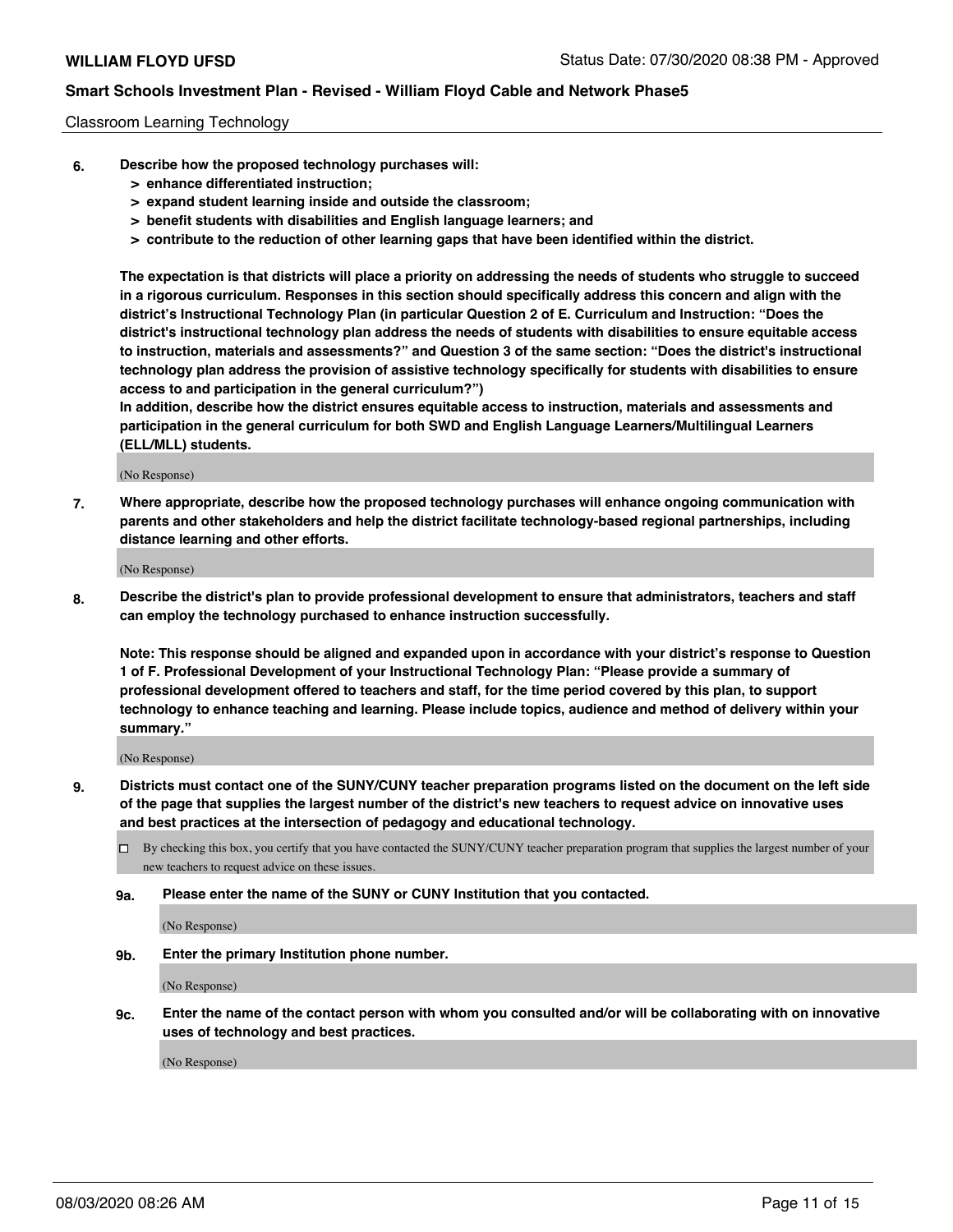#### Classroom Learning Technology

**10. To ensure the sustainability of technology purchases made with Smart Schools funds, districts must demonstrate a long-term plan to maintain and replace technology purchases supported by Smart Schools Bond Act funds. This sustainability plan shall demonstrate a district's capacity to support recurring costs of use that are ineligible for Smart Schools Bond Act funding such as device maintenance, technical support, Internet and wireless fees, maintenance of hotspots, staff professional development, building maintenance and the replacement of incidental items. Further, such a sustainability plan shall include a long-term plan for the replacement of purchased devices and equipment at the end of their useful life with other funding sources.**

 $\square$  By checking this box, you certify that the district has a sustainability plan as described above.

**11. Districts must ensure that devices purchased with Smart Schools Bond funds will be distributed, prepared for use, maintained and supported appropriately. Districts must maintain detailed device inventories in accordance with generally accepted accounting principles.**

By checking this box, you certify that the district has a distribution and inventory management plan and system in place.

#### **12. Please detail the type, quantity, per unit cost and total cost of the eligible items under each sub-category.**

| Select the allowable expenditure<br>type.<br>Repeat to add another item under<br>each type. | Item to be Purchased | Quantity           | Cost per Item         | <b>Total Cost</b> |
|---------------------------------------------------------------------------------------------|----------------------|--------------------|-----------------------|-------------------|
| (No Response)                                                                               | (No Response)        | (No Response)<br>0 | (No Response)<br>0.00 | 0.00              |

#### **13. Final 2014-15 BEDS Enrollment to calculate Nonpublic Sharing Requirement (no changes allowed.)**

|                   | l Public Enrollment | <b>Nonpublic Enrollment</b> | <b>Total Enrollment</b> | Nonpublic<br>l Percentage |
|-------------------|---------------------|-----------------------------|-------------------------|---------------------------|
| <b>Enrollment</b> | 8.653               |                             | 8.653.00                | 0.00                      |

#### **14. If you are submitting an allocation for Classroom Learning Technology complete this table.**

|                         | Public School Sub-Allocation | <b>Estimated Nonpublic Loan</b><br>Amount<br>(Based on Percentage Above) | Estimated Total Public and<br>Nonpublic Sub-Allocation |
|-------------------------|------------------------------|--------------------------------------------------------------------------|--------------------------------------------------------|
| Interactive Whiteboards | (No Response)                | 0.00                                                                     | 0.00                                                   |
| Computer Servers        | (No Response)                | 0.00                                                                     | 0.00                                                   |
| Desktop Computers       | (No Response)                | 0.00                                                                     | 0.00                                                   |
| <b>Laptop Computers</b> | (No Response)                | 0.00                                                                     | 0.00                                                   |
| <b>Tablet Computers</b> | (No Response)                | 0.00                                                                     | 0.00                                                   |
| Other Costs             | (No Response)                | 0.00                                                                     | 0.00                                                   |
| Totals:                 | 0.00                         | 0                                                                        | 0                                                      |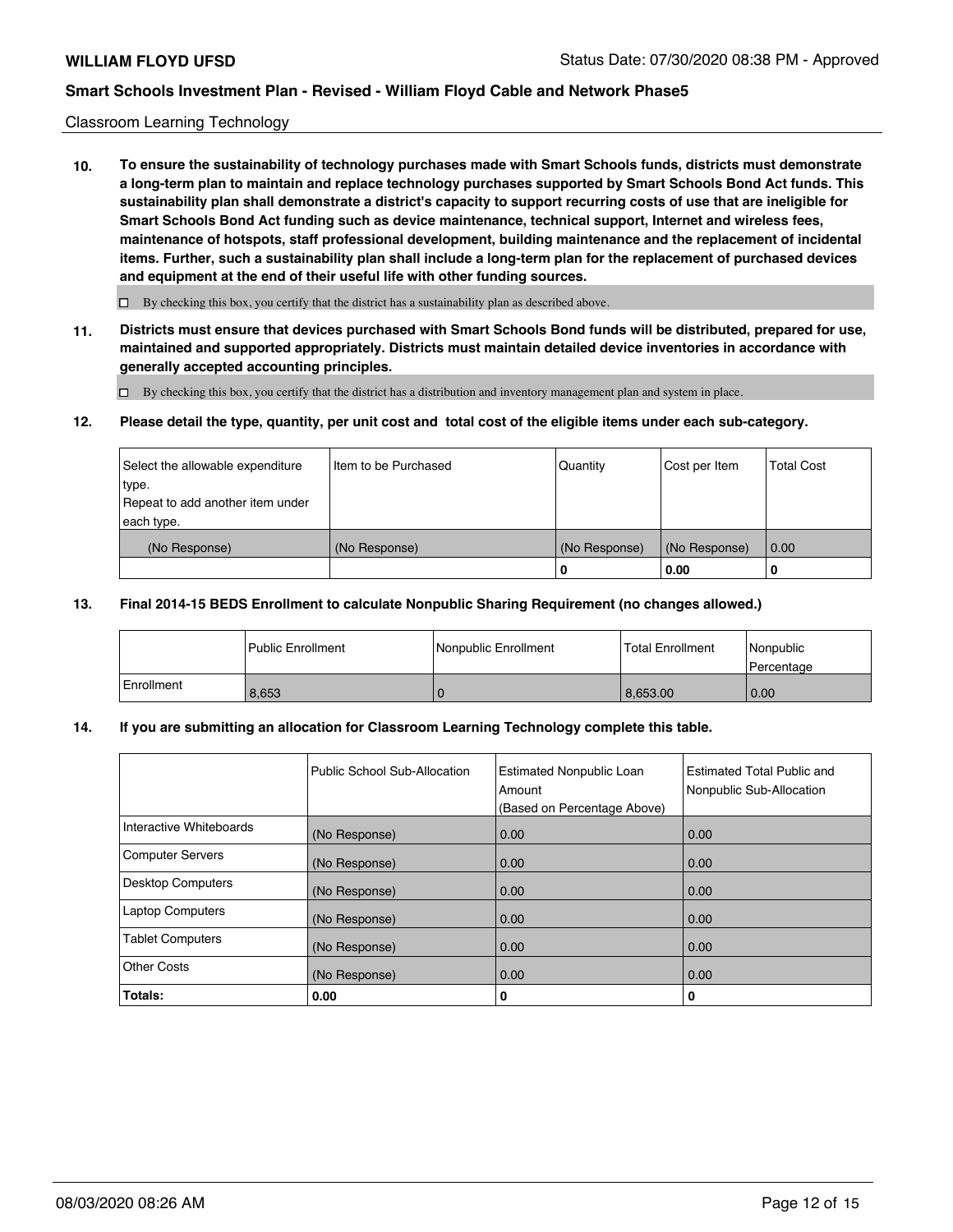#### Pre-Kindergarten Classrooms

**1. Provide information regarding how and where the district is currently serving pre-kindergarten students and justify the need for additional space with enrollment projections over 3 years.**

(No Response)

- **2. Describe the district's plan to construct, enhance or modernize education facilities to accommodate prekindergarten programs. Such plans must include:**
	- **Specific descriptions of what the district intends to do to each space;**
	- **An affirmation that new pre-kindergarten classrooms will contain a minimum of 900 square feet per classroom;**
	- **The number of classrooms involved;**
	- **The approximate construction costs per classroom; and**
	- **Confirmation that the space is district-owned or has a long-term lease that exceeds the probable useful life of the improvements.**

(No Response)

**3. Smart Schools Bond Act funds may only be used for capital construction costs. Describe the type and amount of additional funds that will be required to support ineligible ongoing costs (e.g. instruction, supplies) associated with any additional pre-kindergarten classrooms that the district plans to add.**

(No Response)

**4. All plans and specifications for the erection, repair, enlargement or remodeling of school buildings in any public school district in the State must be reviewed and approved by the Commissioner. Districts that plan capital projects using their Smart Schools Bond Act funds will undergo a Preliminary Review Process by the Office of Facilities Planning.**

**Please indicate on a separate row each project number given to you by the Office of Facilities Planning.**

| Project Number |  |
|----------------|--|
| (No Response)  |  |
|                |  |

**5. Please detail the type, quantity, per unit cost and total cost of the eligible items under each sub-category.**

| Select the allowable expenditure | Item to be purchased | Quantity      | Cost per Item | <b>Total Cost</b> |
|----------------------------------|----------------------|---------------|---------------|-------------------|
| type.                            |                      |               |               |                   |
| Repeat to add another item under |                      |               |               |                   |
| each type.                       |                      |               |               |                   |
| (No Response)                    | (No Response)        | (No Response) | (No Response) | 0.00              |
|                                  |                      | υ             | 0.00          |                   |

**6. If you have made an allocation for Pre-Kindergarten Classrooms, complete this table. Note that the calculated Total at the bottom of the table must equal the Total allocation for this category that you entered in the SSIP Overview overall budget.**

|                                          | Sub-Allocation |
|------------------------------------------|----------------|
| Construct Pre-K Classrooms               | (No Response)  |
| Enhance/Modernize Educational Facilities | (No Response)  |
| <b>Other Costs</b>                       | (No Response)  |
| Totals:                                  | 0.00           |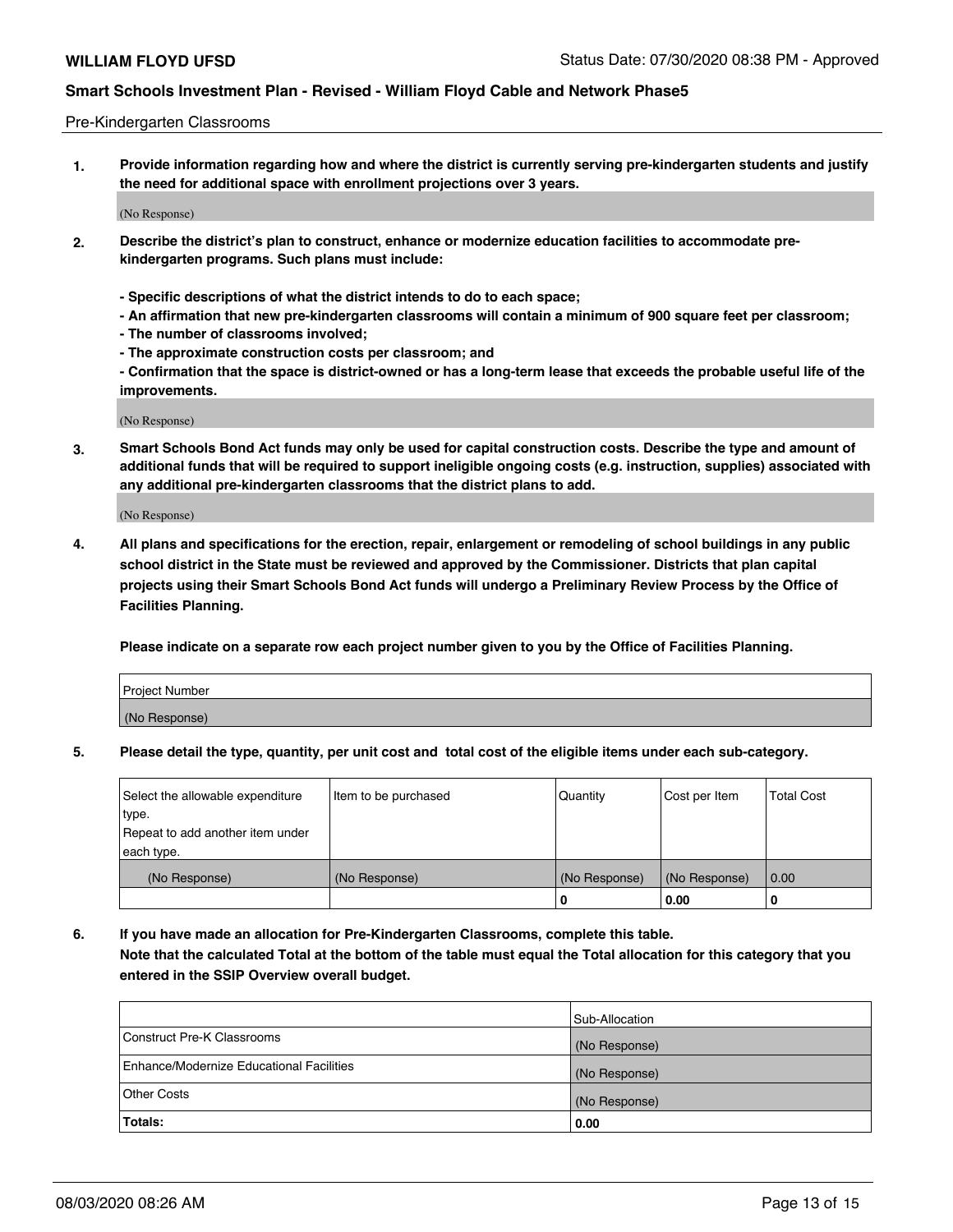Replace Transportable Classrooms

**1. Describe the district's plan to construct, enhance or modernize education facilities to provide high-quality instructional space by replacing transportable classrooms.**

(No Response)

**2. All plans and specifications for the erection, repair, enlargement or remodeling of school buildings in any public school district in the State must be reviewed and approved by the Commissioner. Districts that plan capital projects using their Smart Schools Bond Act funds will undergo a Preliminary Review Process by the Office of Facilities Planning.**

**Please indicate on a separate row each project number given to you by the Office of Facilities Planning.**

| Project Number |  |
|----------------|--|
|                |  |
|                |  |
| (No Response)  |  |
|                |  |

**3. For large projects that seek to blend Smart Schools Bond Act dollars with other funds, please note that Smart Schools Bond Act funds can be allocated on a pro rata basis depending on the number of new classrooms built that directly replace transportable classroom units.**

**If a district seeks to blend Smart Schools Bond Act dollars with other funds describe below what other funds are being used and what portion of the money will be Smart Schools Bond Act funds.**

(No Response)

**4. Please detail the type, quantity, per unit cost and total cost of the eligible items under each sub-category.**

| Select the allowable expenditure<br>∣type.<br>Repeat to add another item under | Item to be purchased | Quantity      | Cost per Item | <b>Total Cost</b> |
|--------------------------------------------------------------------------------|----------------------|---------------|---------------|-------------------|
| each type.<br>(No Response)                                                    | (No Response)        | (No Response) | (No Response) | 0.00              |
|                                                                                |                      | u             | 0.00          | 0                 |

**5. If you have made an allocation for Replace Transportable Classrooms, complete this table. Note that the calculated Total at the bottom of the table must equal the Total allocation for this category that you entered in the SSIP Overview overall budget.**

|                                                | Sub-Allocation |
|------------------------------------------------|----------------|
| Construct New Instructional Space              | (No Response)  |
| Enhance/Modernize Existing Instructional Space | (No Response)  |
| Other Costs                                    | (No Response)  |
| Totals:                                        | 0.00           |